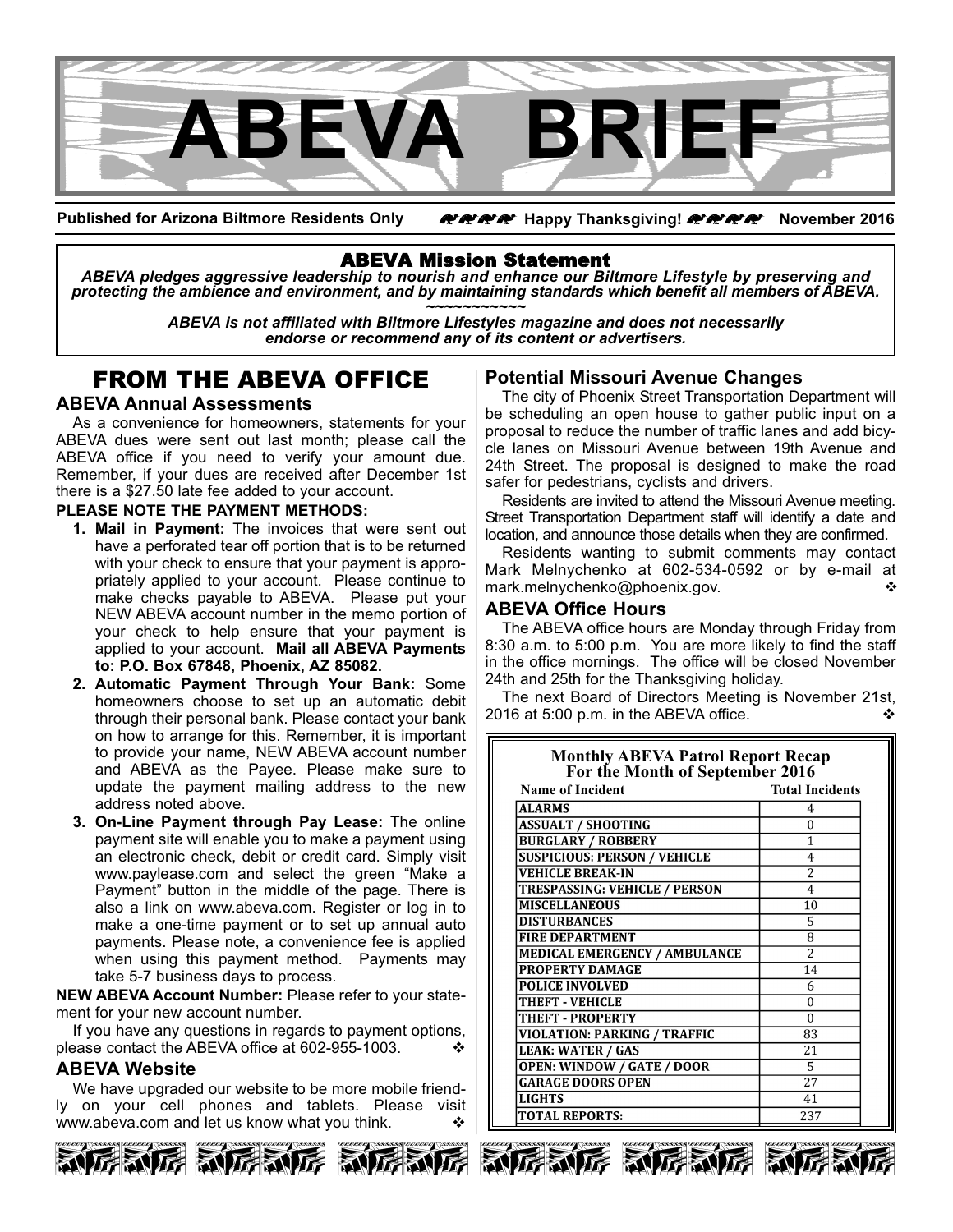

# **SECURITY**

There has been a recent increase in criminal activities, in particular in the Arcadia and Biltmore areas. Most of the reports are for burglaries, which are are usually crimes of opportunity. Burglars take advantage of the mild weather to seek out homes with open windows and doors. The Phoenix Police Department has provided several steps you can take to improve the security of your home:

## **SECURE YOUR HOME**

- Lock all doors and windows, NOT JUST SCREENS. Screens can be easily cut to gain entry.
- Close and secure your garage. Don't leave it open even a foot!
- Lock your vehicle. If you park in the driveway and have a garage, do not store your garage door opener in your vehicle. A thief can access the vehicle and use the garage opener to gain entry into your home.
- If you have a doggie door, keep in mind a person of smaller stature could use it as an entry point. Secure this point of entry.
- Lock your gates. If a criminal has to deal with locks or jump over fences, this can be much more obvious to neighbors that something out of the ordinary.
- Light the night. Low voltage lighting and/or motion activated lighting are a tremendous deterrent to crime. Leaving the outside lights on all night can be a good prevention tool.
- Consider installing an alarm system. If you already have one, use it!

## **BE A GOOD NEIGHBOR**

- Be watchful of suspicious activity around your home, and your neighbors. Report any suspicious activity.
- Get to know your neighbors. Pick up newspapers in the driveway, and know what vehicles should be parked at the home.
- Be wary of solicitors. Do not allow people into your home who you do not know, and monitor their activity after they leave your doorstep.

## **WHAT TO DO IF YOU ARE A VICTIM**

- If you arrive home and believe your home was burglarized, don't enter. Call 9-1-1 and report it immediately.
- If you believe someone is in your home while you are home, if you can, quietly exit the home and call 9-1-1. If you cannot leave without alerting the criminal, go to a safe room, lock the door and call 9-1-1.

The best defense against crime is to be aware and informed. Learning and following these simple suggestions will go a long way toward keeping your home and neighborhood safe.

Please call 911 to report a serious crime, fire, serious medical condition, crime in progress, or any situation requiring immediate response of Police, Fire or Emergency Medical Personnel.

Please call NON-EMERGENCY CRIMESTOP (602-262-6151) to report any situation NOT requiring immediate response such as report calls for burglary, thefts, stolen vehicles, non-urgent traffic problems, or loud noise complaints.  $\bullet$ 



## MEETINGS & LUNCHEONS **Biltmore Area Partnership November Networking Happy Hour**

On Wednesday, November 9th, 2016, The Biltmore Area Partnership will be having a Networking Happy Hour at Wink 24 located at the Biltmore Fashion Park. The hours will be from 5:00 p.m. to 7:00 p.m.

The cost is  $$14$  for members and  $$15$  non-members. This will include one free drink, various appetizers and pizza. For additional information, please call Ed Rossi at 602-957-6483. Reservations and checks must be sent prior to the BAP Happy Hour. Send checks to the Biltmore Area Partnership at 3104 East Camelback Road, #174, Phoenix, AZ 85016.

# SPECIAL OFFERS AND EVENTS **Arizona Biltmore Resort and Spa November Events**

## **Thanksgiving Happenings**

Celebrate Thanksgiving in the historic setting of the Arizona Biltmore with a variety of epicurean dining offerings. **Wright's at the Biltmore**, the signature dining venue at the resort, offers a four course menu that reflects an innovative culinary style characterized by fresh, local ingredients that are hearty, yet simply elegant. **Frank & Albert's** three course menu option highlights the highest quality local ingredients and bold flavors. Enjoy a bountiful cornucopia of holiday dishes served in the gracious setting of the historic **Gold Room** during their annual Thanksgiving celebration. This lavish experience features roasted pacific halibut, herb crusted prime rib and cinnamon spiced apple cider.

For a more private dining experience, enjoy a complete Thanksgiving dinner expertly prepared by the resort's chefs! Indulge in homemade stuffing, mashed potatoes, roasted butternut bisque, fresh cranberry sauce and pumpkin pie. A wide selection of items may also be ordered a la carte including turkeys, side dishes, soups, salads, desserts, and cheese and vegetable crudité. Please visit www.arizonabiltmore.com for more details.

## **Arizona Biltmore Winemaker Dinner Series**

The 27th season of the Winemaker Dinner Series will feature Freemark Abbey Winery on Thursday, November 3rd. Held in the resort's historic signature restaurant, Wright's at The Biltmore, the Winemaker Dinners combine innovative gourmet dining, acclaimed wines and winemakers discussing their wines with after-dinner drinks and cigars on Squaw Peak Lawn. The dinners are held monthly and will run through June 8th, 2017. Reservations are required.

## **Arizona Biltmore Beer Dinners**

November marks the next installment of the Arizona Biltmore Beer Dinners. Enjoy their Arizona ciders Wednesday, November 9th where acclaimed microbrews are paired with original recipes by Arizona Biltmore's culinary team. The four-course dinners are held in the private Sunroom of Frank & Albert's restaurant. Reservations are required.







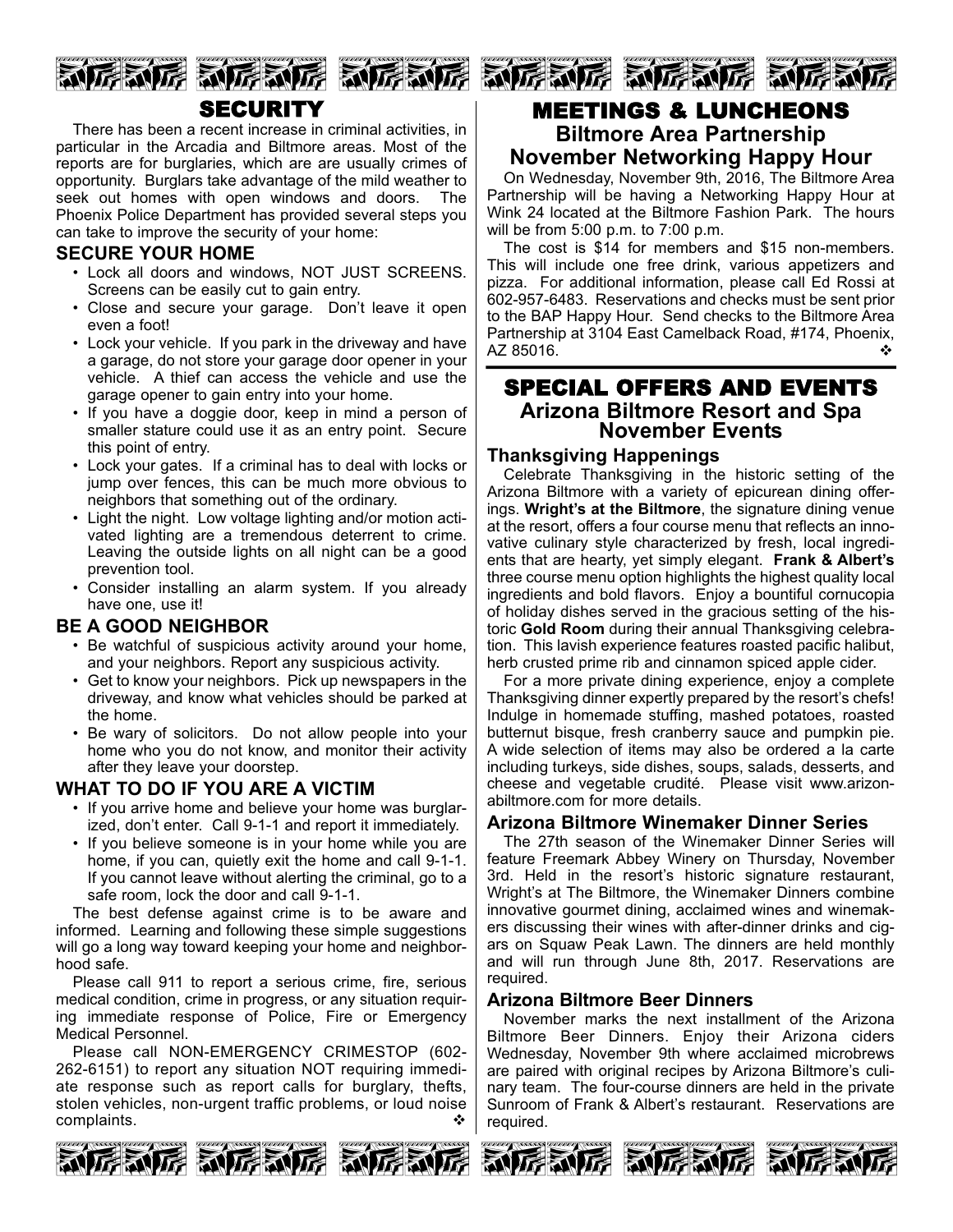







Indulge in savory culinary delicacies and mouthwatering pastries complemented by an array of discerningly selected teas. Join the Biltmore for afternoon tea Thursday through Sunday with seating available at noon or 2:00 p.m. Reservations are required.

## **Arizona Biltmore History Tours**

Don't miss out on exploring the stunning 39-acre property and learning about the Biltmore's incredible past with a guided history tour. Tours are 1.5 hours long and are available three times per week. To sign up or request further information, please contact the Arizona Biltmore Concierge at 602-955-6600.

## **Arizona Biltmore Golf Club October Events**

The holiday season is upon us. Have you reserved a place for your family's holiday party or office gettogether? The centrally-located Adobe Restaurant at the Arizona Biltmore Golf Club is the ideal location to celebrate the season or to escape the holiday madness.

## **Celebrate With The Adobe**

Contact Pam Vincent at 602-468-9160 or pvincent@theadoberestaurant.com to reserve your holiday party, birthday bash, anniversary party or special business event. This holiday season they are waiving all venue fees at The Adobe Restaurant for group events in the dining room, bar, patio or tent.

## **Take Your Shot at \$1 Million**

The Fiesta Bowl Million Dollar Hole-In-One contest returns to the Arizona Biltmore Golf Club from Thursday, November 3rd through Saturday, November 12th. Take your shot daily from 9:00 a.m. until 7:00 p.m. for a chance to qualify for the Hole-in-one Finals held on November 13th. The event was the first of its kind in the Valley and continues to be one of the nation's best with more than 125,000 golf balls hit each year.

## **Overseeding Schedule**

The Adobe Course has reopened from overseeding and looks amazing. The Links Course will reopen on November 14th and will be cart path only through November 20th. Cooler temperatures make November the perfect time to tee it up in the Valley.

## **Specials at The Arizona Biltmore Golf Club**

Take advantage of three great November specials:

- I Happy Hour Golf: For just \$15, you can play four holes of golf plus grab a domestic beverage.
- I Lunch Practice Special: For just \$15 grab a famous Biltmore dog, a drink and a bucket of balls.
- w **Biltmore Buddies:** On Tuesday's at 4:00 p.m., for \$40+tax for two people you can play 9-holes of golf, get two drink tickets for the beverage cart and a sleeve of golf balls. Contact Chad to sign up at 602 955-9794.

## **Mark Your Calendars**

Titleist club fitting day will be Saturday, December 3rd at 10:00 a.m. on the Arizona Biltmore Golf Club Driving Range. Space is limited, so reserve your spot to test out the latest golf equipment by signing up in the golf shop.

## **Happy Hour/Yappy Hour**

Grab your friends and neighbors for burgers, brews and views at the Adobe Restaurant! Enjoy \$5 appetizers and drink specials and relax on the patio. Happy Hour begins at 2:00 p.m. daily and runs Monday through Thursday until 5:00 p.m. and Friday, Saturday and Sunday until 6:00 p.m. Plus, the Adobe's brand new Yappy Hour menu is perfect for that special dog in your life, as the dog-friendly patio is a great place to hang morning til eve.

For more information or to book a golf tee time, corporate lunch or private function, please visit www.azbiltmoregc.com or www.theadoberestaurant.com.  $\cdot \cdot \cdot$ 









## **ABEVA Board of Directors**

**James Bell, President Michael Leeman, Vice President Mark Monserez, Secretary Judith Shafkind, Treasurer Arnold Braasch, Director Steven Helm, Director Phil Tibi, Director Will Hawking, Director**

### **ABEVA Office Information**

**2525 East Arizona Biltmore Circle, Building D, Ste. 145 Phoenix, Arizona 85016 Hours Mon.Fri. 8:30 am5 pm 6029551003 phone 6029551144 fax Carol Jones Community Manager**

> **The** *ABEVA Brief* **Editor Carol Jones cjones@abeva.com**

**Roving Patrol: 6023694776 Police Dept. Non-Emergency: 6022626151**

**Website Information**

Please visit the website at www.abeva.com. There is a link to Phoenix Metro Bank to pay your annual dues. You can download many ABEVA documents; CC&Rs, Parking Permission, Architectural Request Form, and more. You may also read board minutes and the  $ABFVA$  Brief online ABEVA Brief online.

## **Handy Contacts**

**City of Phoenix Back-Washing Department (Pools) 602.256.3190 Dead Animal Pick-up 602.262.6791 Dog Catcher 602.506.7387 Snake Control 480.894.1625 Fish & Game 602.942.3000 SRP Outages 602.236.8811 Water Department 602.262.6251**